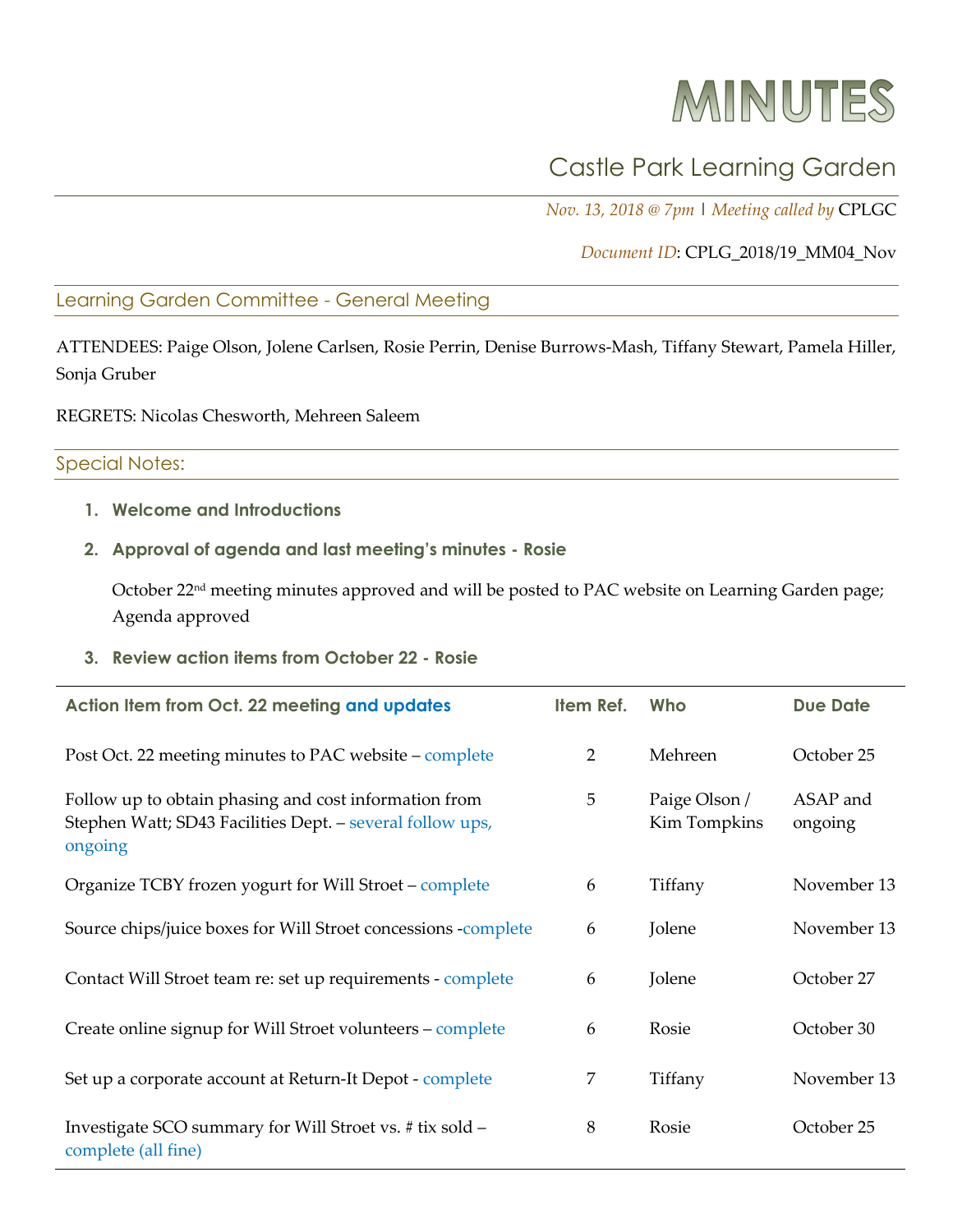| Update Learning Garden board in foyer with PoCo Grant<br>letter, post on Facebook – not yet completed | 9 | Rosie      | October 30  |
|-------------------------------------------------------------------------------------------------------|---|------------|-------------|
| Move PAC Board - complete                                                                             | 9 | <b>PAC</b> | November 5  |
| Look into options for using wood from PoCo Rec Complex -<br>see Item #8                               | 9 | Sonja      | November 13 |
| Investigate options for creating/selling LG craft at Christmas<br>- cancelled                         | 9 | Paige      | November 13 |
| Obtain digital copy of What's On Port Coquitlam article – not<br>yet completed                        | 9 | Paige      | November 13 |
| Look into possible Pub Night fundraisers – see Item #8                                                | 9 | Pamela     | November 13 |

#### **4. SD43 Facilities - update on phases / cost estimate - Paige**

To date no phasing/cost estimate from Stephen Watt has been provided and despite several attempts to contact him, there has been no response (letter and emails from Kim Tompkins (Principal). There was discussion that any further communication would be best received coming from parents; hence, Mrs. Olson will no longer be the 'lead' on this but rather Denise Burrowes Mash on the LG Committee will take on 'Chair' and be the point of contact in the future.

Note – both Stephen and Rob Zambrano were invited to this meeting on short notice but could not attend. Next steps include to contact Stephen, then if no progress, we will arrange a meeting with Rob Zambrano to help get things moving. Pamela will reach out to School Trustee Michael Thomas to introduce the project and seek his support.

#### **5. Will Stroet Concert – final preparations – All**

- To date 193 tickets have been sold through School Cash Online (185 early bird).
- Will Stroet will arrive at 5pm to set  $up$  to play songs kids have learned with music teacher
- Leadership students from Riverside will earn volunteer time working up the crowd
- For concession we will order 250 bags of chips, 100 juice boxes and 250 frozen yogurts (on consignment); yogurts \$2, all else is \$1
- Float needed for entry and concession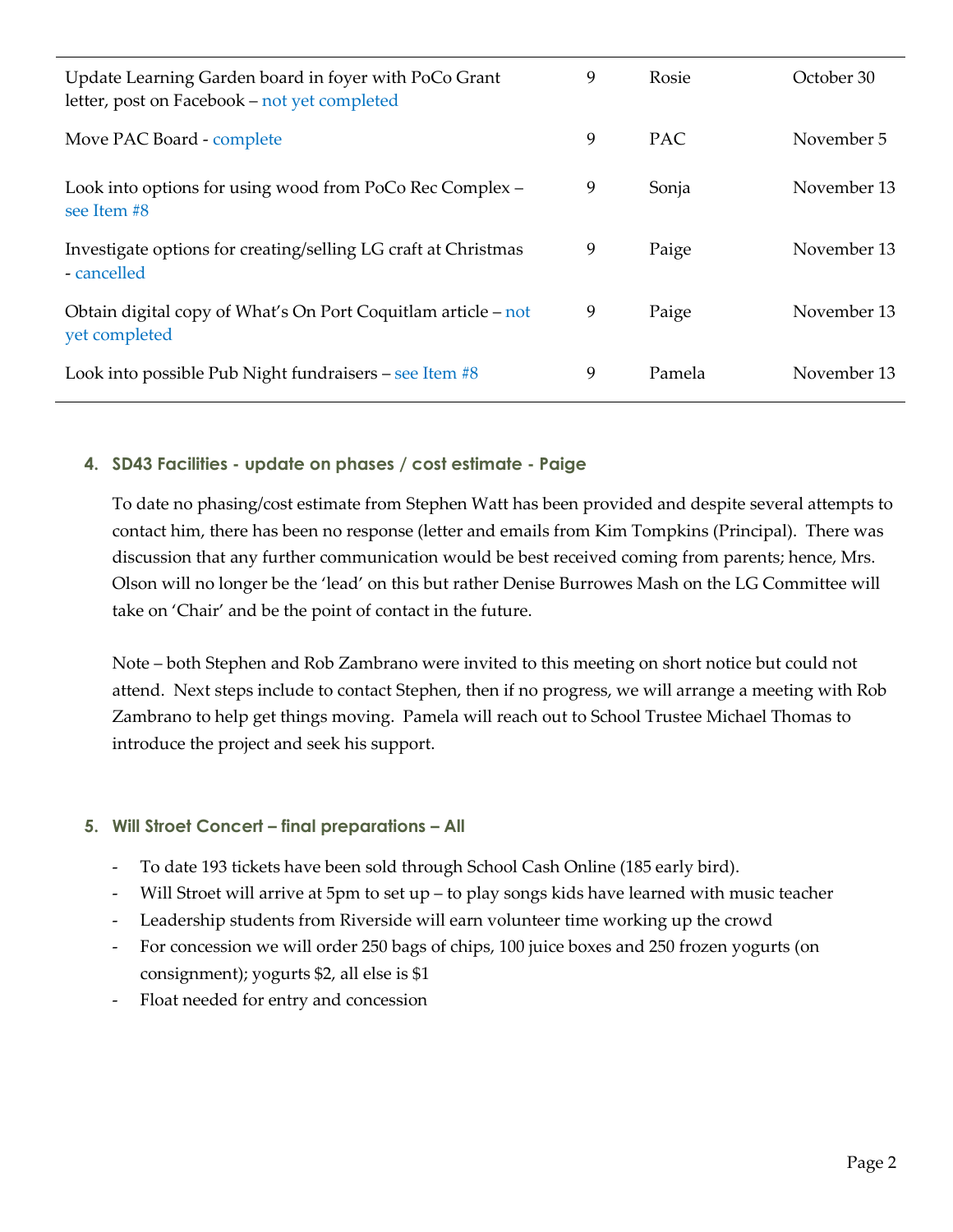#### **6. Return-It Depot - Tiffany**

An Express account has been set up so now there are 2 options – bag-drop of sort. Parents simply need to provide the Castle Park phone number and funds will be applied to the Learning Garden account. We should redeem funds twice per year.

#### **7. January Pub Night-Mom's Night out – Pamela**

- Cat & Fiddle First 50 tickets \$10/ticket includes burger and beer they encourage upsell of \$15-20;
- Gillnetter no burger or beer nights but can accommodate 20/30 people;
- Orange 30 upstairs capacity, 20 downstairs capacity, great reputation for community support;
- 4 Cats nothing under brand but outside is a possibility here in the gym

#### **8. Other potential fundraisers**

- PoCo Bowling
- FundScrip Program (gift cards for stores) stores have different % returns to PAC; they have online and paper programs
- Wood re-use from PoCo Rec Kristin Dixon, City of Poco is the contact; Karen will let us know on October 27<sup>th</sup>; we will need to check with Rob Z. if we can reuse the wood

| <b>Action Item</b>                                                                           | Item Ref. | Who     | <b>Due Date</b>     |
|----------------------------------------------------------------------------------------------|-----------|---------|---------------------|
| Post Nov. 13 <sup>th</sup> meeting minutes to PAC website (Learning<br>Garden page)          | 2         | Rosie   | November 18         |
| Follow up to obtain phasing and cost information from<br>Stephen Watt, SD43 Facilities Dept. | 4         | Various | ASAP and<br>ongoing |
| Organize TCBY frozen yogurt sales for Will Stroet<br>concession                              | 5         | Tiffany | November 18         |
| Contact Will Stroet team re: set up requirements to assess<br>pre-show entertainment options | 5         | Jolene  | November 18         |
| Get float for concession / entry to concert                                                  | 5         | Rosie   | November 23         |
| Update Learning Garden board in foyer with PoCo Grant<br>letter, post on Facebook page       | 9         | Rosie   | November 23         |

### Looking Forward / Action Items